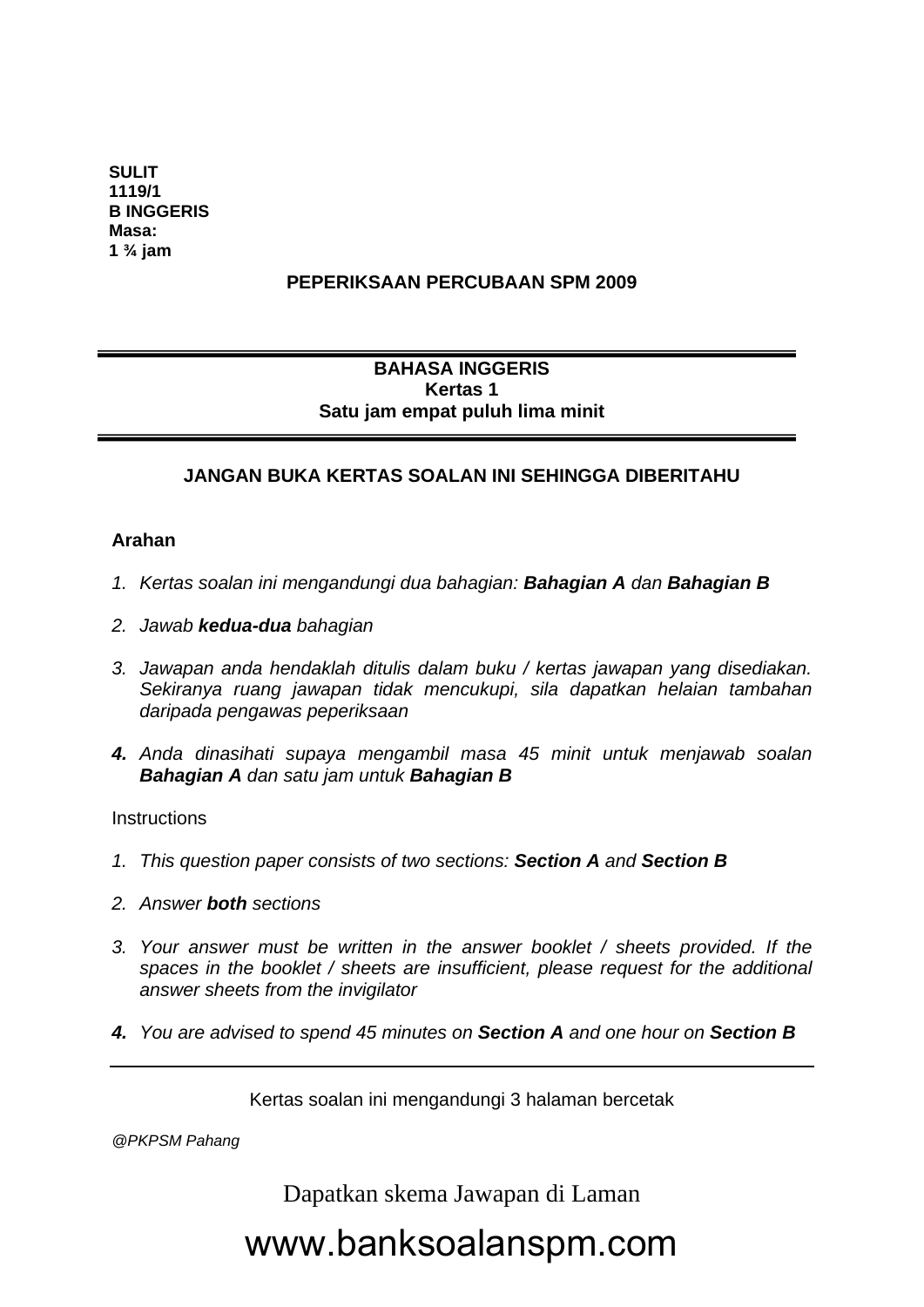### **Section A: Directed Writing**

### *[35 marks] [Time suggested : 45 minutes]*

You are the Secretary of the Environment Club in your school. Your club has successfully organized an environment week in your school. Write **a** *report* to the principal about the event.

Include the following information in your report:



When writing the report, you should remember to:

- **qive the report a title**
- **state the name of the writer**
- **•** provide an appropriate ending
- **use all the information given**
- write in paragraphs

www.banksoalanspm.com Dapatkan skema Jawapan di Laman 2